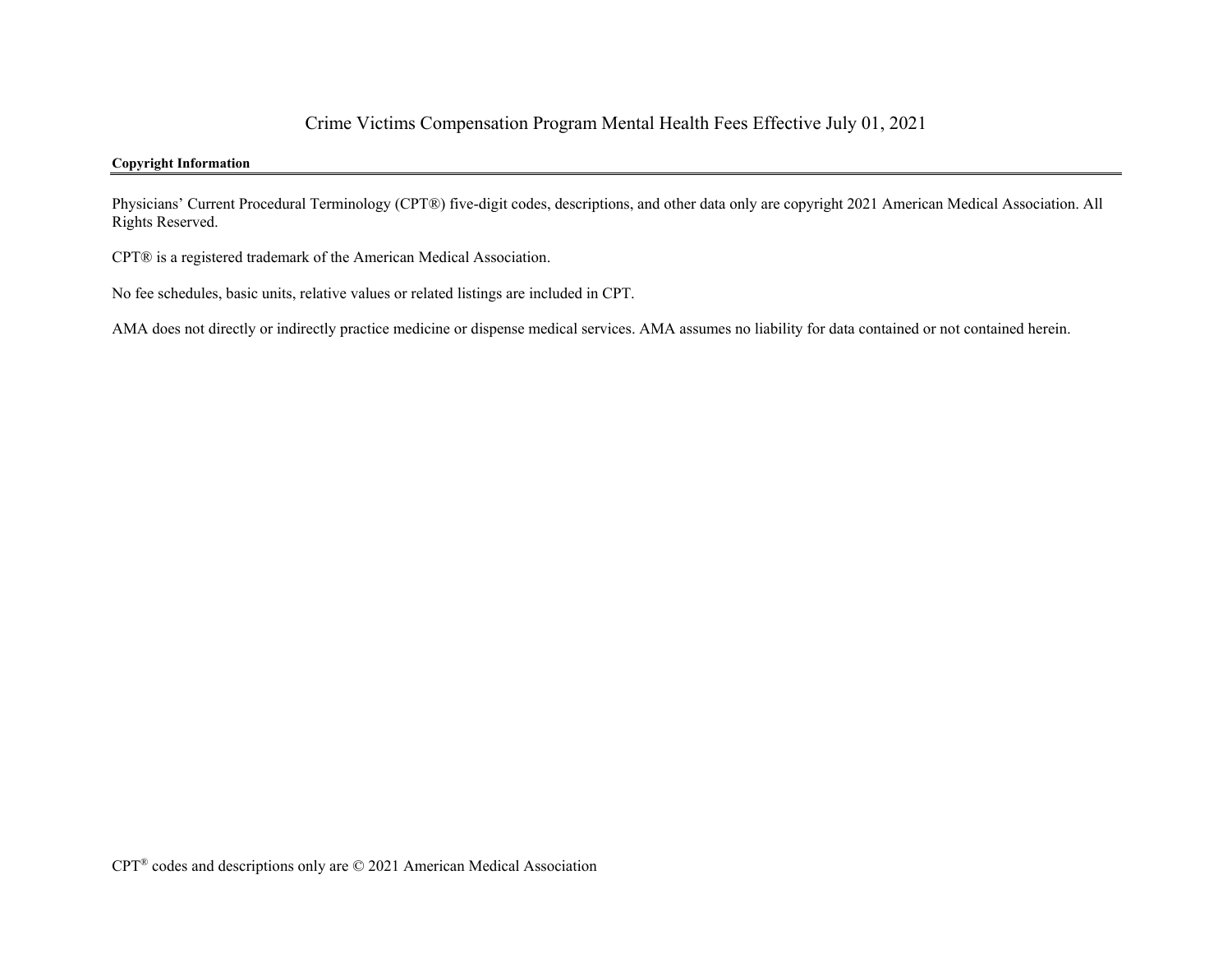| $CPT^{\otimes}$ | <b>MD</b>           | <b>MD</b>                 | Psychologist        | Psychologist        | <b>ARNP</b>                           | <b>ARNP</b>               | <b>Master Level</b> | <b>Master Level</b> |  |
|-----------------|---------------------|---------------------------|---------------------|---------------------|---------------------------------------|---------------------------|---------------------|---------------------|--|
| Code            | <b>Non Facility</b> | <b>Facility</b>           | <b>Non Facility</b> | <b>Facility</b>     | <b>Non Facility</b>                   | <b>Facility</b>           | <b>Non Facility</b> | <b>Facility</b>     |  |
| 90785           | \$28.49             | \$25.25                   | \$28.49             | $\overline{$}25.25$ | \$28.49                               | \$25.25                   | \$18.52             | \$16.41             |  |
| 90791           | \$264.79            | \$231.12                  | \$264.79            | \$231.12            | \$264.79                              | \$231.12                  | \$172.11            | \$150.23            |  |
| 90792           | \$293.27            | \$259.61                  | \$293.27            | \$259.61            | \$293.27                              | \$259.61                  | \$190.63            | \$168.75            |  |
| 90832           | \$129.48            | \$115.88                  | \$129.48            | \$115.88            | \$129.48                              | \$115.88                  | \$84.16             | \$75.32             |  |
| 90833           | \$132.72            | \$120.42                  | \$132.72            | \$120.42            | \$132.72                              | \$120.42                  | N/A                 | N/A                 |  |
| 90834           | \$172.21            | \$154.08                  | \$172.21            | \$154.08            | \$172.21                              | \$154.08                  | \$111.94            | \$100.15            |  |
| 90836           | \$153.44            | \$136.07                  | \$168.32            | \$152.14            | \$153.40                              | \$136.07                  | N/A                 | N/A                 |  |
| 90837           | \$256.50            | \$244.65                  | \$256.50            | \$244.65            | \$256.50                              | \$244.65                  | \$166.73            | \$146.23            |  |
| 90838           | \$201.49            | \$179.49                  | \$201.49            | \$179.49            | \$201.49                              | \$179.49                  | N/A                 | N/A                 |  |
| 90839           | \$244.34            | \$213.65                  | Non Covered         | Non Covered         | \$244.34                              | \$213.65                  | Non Covered         | Non Covered         |  |
| 90840           | \$117.54            | \$102.58                  | Non Covered         | Non Covered         | \$117.54                              | \$102.48                  | Non Covered         | Non Covered         |  |
| 90845           | Non Covered         | Non Covered               | Non Covered         | Non Covered         | Non Covered                           | Non Covered               | Non Covered         | Non Covered         |  |
| 90846           | \$58.00             | $\overline{$}57.60$       | \$58.00             | \$57.60             | \$58.00                               | \$57.60                   | \$58.00             | \$57.60             |  |
| 90847           | \$194.22            | \$193.57                  | \$194.22            | \$193.57            | \$194.22                              | \$193.57                  | \$126.24            | \$125.82            |  |
| 90849           | \$20.60             | \$20.60                   | \$20.60             | \$20.60             | \$20.60                               | \$20.60                   | \$13.39             | \$13.39             |  |
| 90853           | \$51.14             | \$45.97                   | \$51.14             | \$45.97             | \$51.14                               | \$45.97                   | \$30.11             | \$26.34             |  |
| 90863           |                     | Non Covered Non Covered   | Non Covered         | Non Covered         | Non Covered                           | Non Covered               | Non Covered         | Non Covered         |  |
| 90865           | \$317.87            | \$236.95                  | N/A                 | N/A                 | \$317.87                              | \$236.95                  | N/A                 | N/A                 |  |
| 90867           |                     | 100% charged 100% charged | Non Covered         |                     | Non Covered 100% charged 100% charged |                           | Non Covered         | Non Covered         |  |
| 90868           |                     | 100% charged 100% charged | Non Covered         |                     | Non Covered 100% charged 100% charged |                           | Non Covered         | Non Covered         |  |
| 90869           |                     | 100% charged 100% charged | N/A                 | N/A                 | 100% charged 100% charged             |                           | N/A                 | N/A                 |  |
| 90870           | \$332.76            | \$203.93                  | \$332.76            | \$203.93            | \$332.76                              | \$203.93                  | N/A                 | N/A                 |  |
| 90875           | \$115.24            | \$114.59                  | \$115.24            | \$114.59            | \$115.24                              | \$114.59                  | $\overline{$}74.91$ | \$74.48             |  |
| 90876           | \$182.39            | \$163.28                  | \$182.39            | \$163.28            | \$182.39                              | \$163.28                  | \$118.55            | \$106.13            |  |
| 90880           | \$182.39            | \$149.96                  | \$182.39            | \$149.96            | \$182.39                              | \$149.96                  | \$118.55            | \$97.48             |  |
| 90882           | \$80.54             | \$80.54                   | \$80.54             | \$80.54             | \$80.54                               | \$80.54                   | \$52.35             | \$52.35             |  |
| 90885           | <b>Bundled</b>      | <b>Bundled</b>            | <b>Bundled</b>      | <b>Bundled</b>      | <b>Bundled</b>                        | <b>Bundled</b>            | <b>Bundled</b>      | <b>Bundled</b>      |  |
| 90887           | <b>Bundled</b>      | <b>Bundled</b>            | <b>Bundled</b>      | <b>Bundled</b>      | <b>Bundled</b>                        | <b>Bundled</b>            | <b>Bundled</b>      | <b>Bundled</b>      |  |
| 90889           | <b>Bundled</b>      | <b>Bundled</b>            | <b>Bundled</b>      | <b>Bundled</b>      | <b>Bundled</b>                        | <b>Bundled</b>            | <b>Bundled</b>      | <b>Bundled</b>      |  |
| 90899           |                     | 100% charges 100% charges | 100% charges        | 100% charges        |                                       | 100% charges 100% charges | 100% charges        | 100% charges        |  |
| 96101           | Non Covered         | Non Covered               | Non Covered         | Non Covered         |                                       | Non Covered Non Covered   | N/A                 | N/A                 |  |
| 96102           | Non Covered         | Non Covered               | Non Covered         | Non Covered         | Non Covered                           | Non Covered               | N/A                 | N/A                 |  |
| 96103           | Non Covered         | Non Covered               | Non Covered         | Non Covered         | Non Covered                           | Non Covered               | N/A                 | N/A                 |  |
| 96105           | \$173.12            | \$173.12                  | \$173.12            | \$173.12            | \$173.12                              | \$173.12                  | N/A                 | N/A                 |  |
| 96110           | \$19.11             | \$19.11                   | \$19.11             | \$19.11             | \$19.11                               | \$19.11                   | N/A                 | N/A                 |  |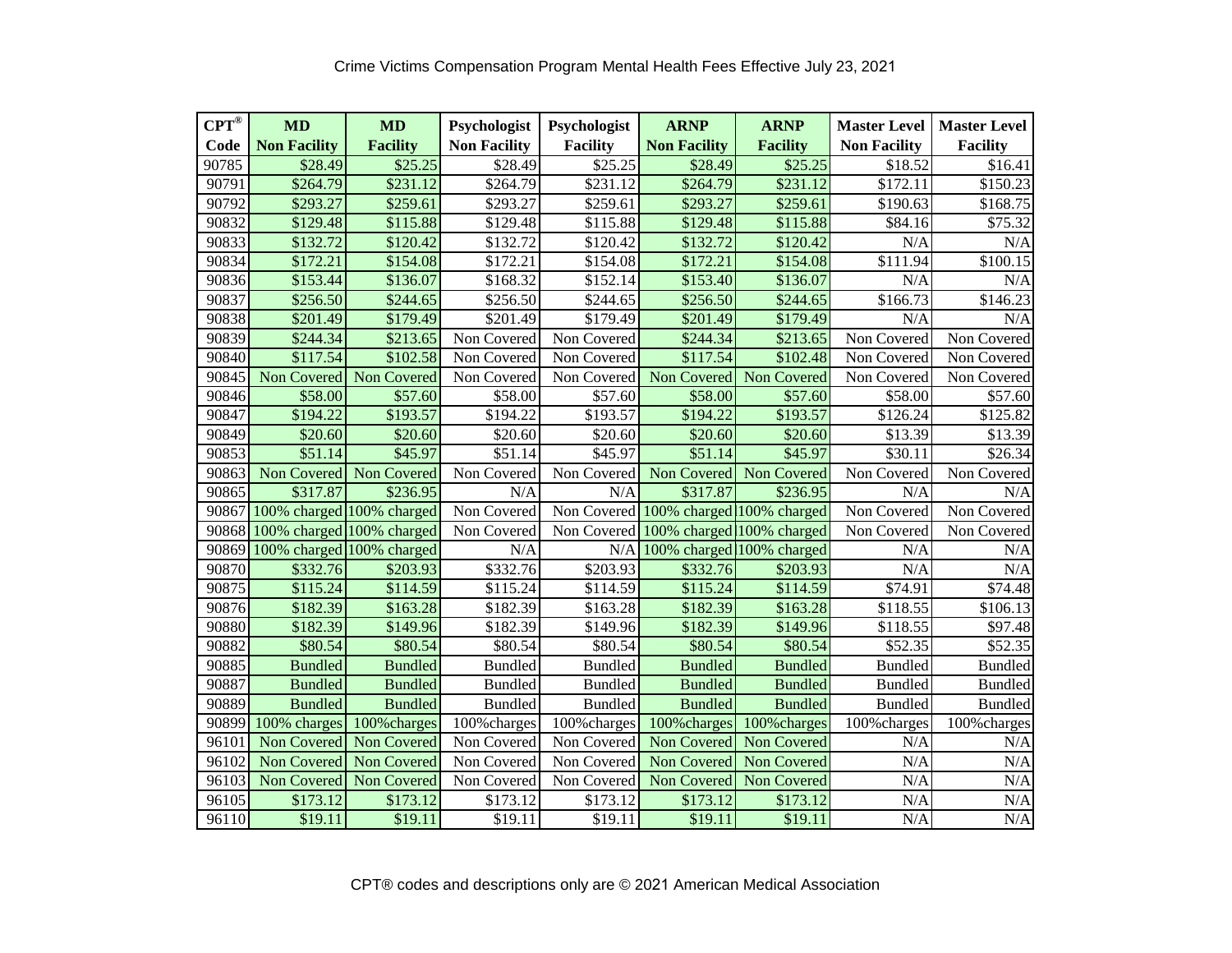| $CPT^{\circledR}$ | <b>MD</b>                     | <b>MD</b>               | Psychologist        | Psychologist    | <b>ARNP</b>                         | <b>ARNP</b>             | <b>Master Level</b> | <b>Master Level</b> |
|-------------------|-------------------------------|-------------------------|---------------------|-----------------|-------------------------------------|-------------------------|---------------------|---------------------|
| Code              | <b>Non Facility</b>           | <b>Facility</b>         | <b>Non Facility</b> | <b>Facility</b> | <b>Non Facility</b>                 | <b>Facility</b>         | <b>Non Facility</b> | <b>Facility</b>     |
| 96111             | Non Covered                   | Non Covered             | Non Covered         | Non Covered     |                                     | Non Covered Non Covered | N/A                 | N/A                 |
| 96116             | \$165.02                      | \$140.70                | \$165.02            | \$140.70        | \$165.02                            | \$140.70                | N/A                 | N/A                 |
| 96118             |                               | Non Covered Non Covered | Non Covered         |                 | Non Covered Non Covered Non Covered |                         | N/A                 | N/A                 |
| 96119             |                               | Non Covered Non Covered | Non Covered         |                 | Non Covered Non Covered Non Covered |                         | N/A                 | N/A                 |
|                   | 96120 Non Covered Non Covered |                         | Non Covered         |                 | Non Covered Non Covered Non Covered |                         | Non Covered         | Non Covered         |
|                   |                               |                         |                     |                 |                                     |                         |                     |                     |
|                   | $N/A$ - Not applicable        |                         |                     |                 |                                     |                         |                     |                     |
|                   |                               |                         |                     |                 |                                     |                         |                     |                     |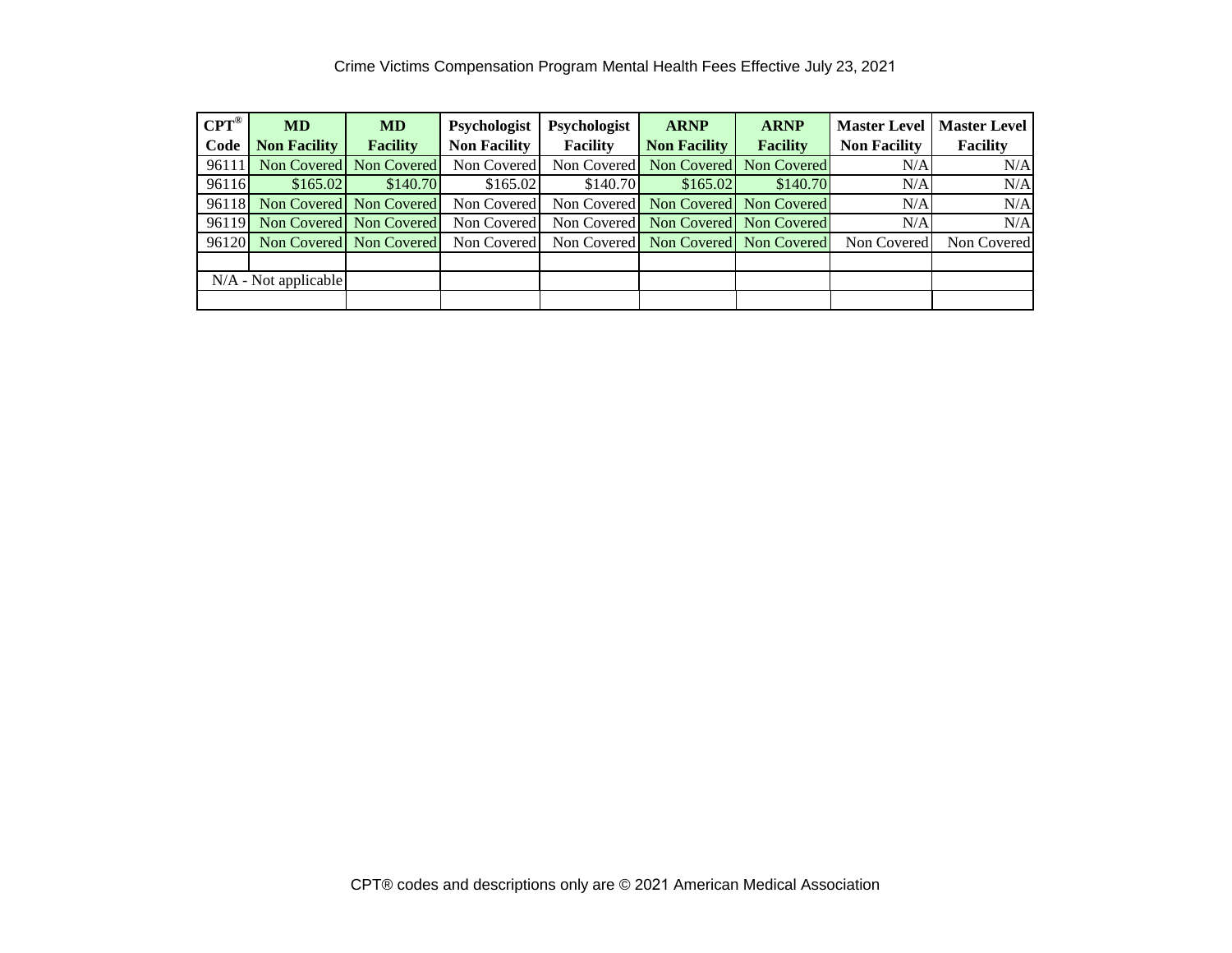| <b>LOCAL CODES</b>          | <b>Description</b>                                                                                                                  | <b>MD/Psychologist</b> |                   | <b>ARNP</b>         |                 | <b>Master Level</b> |                 |
|-----------------------------|-------------------------------------------------------------------------------------------------------------------------------------|------------------------|-------------------|---------------------|-----------------|---------------------|-----------------|
| <b>Administrative codes</b> |                                                                                                                                     | <b>Non Facility</b>    | Facility          | <b>Non Facility</b> | <b>Facility</b> | <b>Non Facility</b> | <b>Facility</b> |
|                             | Telephone conference with or about claimant for therapeutic or                                                                      |                        |                   |                     |                 |                     |                 |
|                             | diagnostic purposes. Requires written justification, identification                                                                 |                        |                   |                     |                 |                     |                 |
|                             | of parties involved, report of conference, and department                                                                           |                        |                   |                     |                 |                     |                 |
|                             | authorization (excludes other reporting required by law, i.e., child                                                                |                        |                   |                     |                 |                     |                 |
| 0101C                       | protective services).                                                                                                               | \$59.06                | \$42.10           | \$59.06             | \$42.10         | \$38.39             | \$27.37         |
| 1040M                       | Completion of application for benefits form.                                                                                        | \$43.15                | \$43.15           | \$43.15             | \$43.15         | \$43.15             | \$43.15         |
|                             | Completion of reopening application form. Diagnostic studies                                                                        |                        |                   |                     |                 |                     |                 |
| 1041M                       | associated with the reopening exam will be allowed in addition to<br>this fee.                                                      |                        | \$56.09           | \$56.09             | \$56.09         | \$56.09             | \$56.09         |
|                             |                                                                                                                                     | \$56.09                |                   |                     |                 |                     |                 |
| 1046M                       | Provider mileage, per mile, when round trip exceeds 14 miles                                                                        | \$5.53                 | \$5.53            | \$5.53              | \$5.53          | \$5.53              | \$5.53          |
| 1063M                       | Attending provider review of IME/IMHE report.                                                                                       | \$43.15                | \$43.15           | \$43.15             | \$43.15         | \$43.15             | \$43.15         |
| <b>Consultation codes</b>   |                                                                                                                                     |                        |                   |                     |                 |                     |                 |
|                             | Limited Consultation - A limited consultation is conducted                                                                          |                        |                   |                     |                 |                     |                 |
|                             | without the client present. Service is limited to the review of                                                                     |                        |                   |                     |                 |                     |                 |
|                             | records and consultation with the treating therapist for the purpose<br>of evaluation of a diagnostic or therapeutic challenge, and |                        |                   |                     |                 |                     |                 |
|                             | treatment recommendations. A report is required from the                                                                            |                        |                   |                     |                 |                     |                 |
| 0128C                       | consulting therapist.                                                                                                               | \$76.75                | \$59.57           | \$76.75             | \$59.57         | \$49.88             | \$38.72         |
|                             | Extensive Consultation - An extensive consultation includes a                                                                       |                        |                   |                     |                 |                     |                 |
|                             | review of records and the examination of the client for the purpose                                                                 |                        |                   |                     |                 |                     |                 |
|                             | of evaluation of a diagnostic or therapeutic challenge, and                                                                         |                        |                   |                     |                 |                     |                 |
|                             | treatment recommendations. A report is required from the                                                                            |                        |                   |                     |                 |                     |                 |
| 0129C                       | consulting therapist.                                                                                                               |                        | \$139.44 \$118.02 | \$139.44            | \$118.02        | \$90.63             | \$76.71         |
| <b>Reporting codes</b>      |                                                                                                                                     |                        |                   |                     |                 |                     |                 |
|                             | Treatment report, monitoring treatment only - payable only when                                                                     |                        |                   |                     |                 |                     |                 |
|                             | treatment costs are not being paid by Crime Victims                                                                                 |                        |                   |                     |                 |                     |                 |
| 0116C                       | Compensation Program.                                                                                                               | \$16.39                | \$16.39           | \$16.39             | \$16.39         | \$10.65             | \$10.65         |
| 0122C                       | Initial Response and Assessment: Form I                                                                                             | \$34.62                | \$34.62           | \$34.62             | \$34.62         | \$22.50             | \$22.50         |
| 0123C                       | Initial Response and Assessment: Form II                                                                                            | \$69.27                | \$69.27           | \$69.27             | \$69.27         | \$45.02             | \$45.02         |
| 0124C                       | Progress Note: Form III                                                                                                             | \$34.62                | \$34.62           | \$34.62             | \$34.62         | \$22.50             | \$22.50         |
| 0125C                       | <b>Treatment Report: Form IV</b>                                                                                                    | \$54.37                | \$54.37           | \$54.37             | \$54.37         | \$35.34             | \$35.34         |
| 0126C                       | <b>Treatment Report: Form V</b>                                                                                                     | \$54.37                | \$54.37           | \$54.37             | \$54.37         | \$35.34             | \$35.34         |
| 0127C                       | Termination Report: Form VI                                                                                                         | \$34.62                | \$34.62           | \$34.62             | \$34.62         | \$22.50             | \$22.50         |
| <b>Special Programs</b>     |                                                                                                                                     |                        |                   |                     |                 |                     |                 |